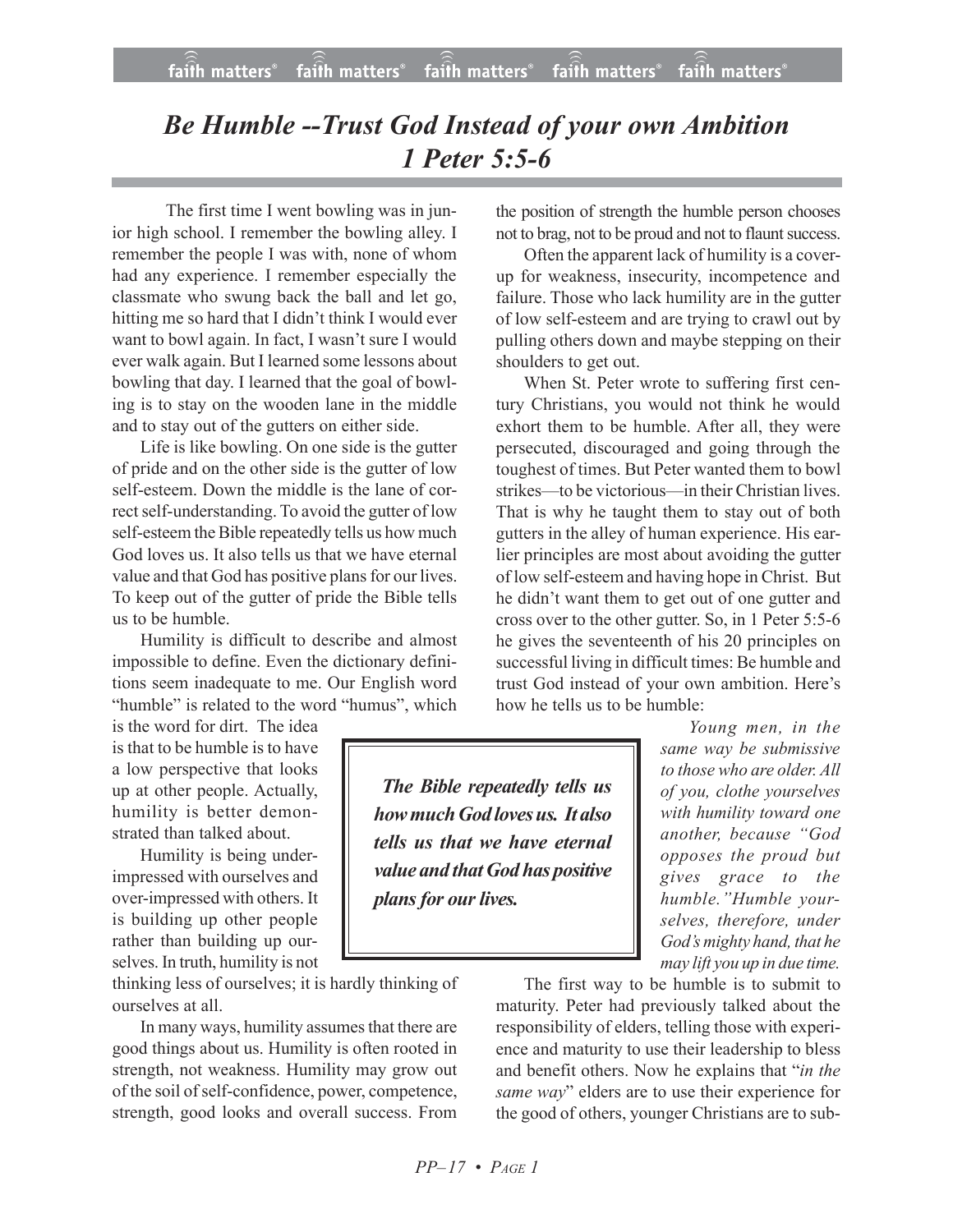mit to the maturity of those who are older. So he says in 1 Peter 5:5, *"Young men, in the same way be submissive to those who are older."*

Peter touches on an obvious example of potential lack of humility. Sometimes young people think they know more than those who are older. Some children think they are smarter than their parents. Newcomers may act like they are better than those who have been around for a long time. New employees may think they can do it better than the old-timers. Our generation often assumes that we are superior to all previous generations.

All this may be true. Some children are a lot smarter than their parents. Sometimes those who are new to a business have insights after three days that those who have been there for thirty years can't see. Some people in the early years of their Christian lives soar in terms of their spiritual relationship with God eclipsing those who have been Christians for most of a lifetime.

But the Christian starting point is always submission. As Christians, those who are younger are to respect those who are older. Those who are newer submit to those who have been around longer. If we are children, we submit to our parents. This is not an absolute rule without exceptions; this is a principle for how we approach those who are mature with humility.

Let's take humility test Number One. Think of three people who are more mature than you are and probably older than you are. These are people to whom you would go with respect, seek advice and will do what they tell you. If you can immediately think of the names of those persons, you get an "H" for "Humility". This is a very good grade.

I remember one Christian who was asked to name someone he respects to whom he would go for advice. He thought for a moment and replied, "I can't think of anyone." In other words, he rated himself at the top. He assumed he knew more than anyone else. He would submit to no one else. He flunked the humility test and, as we read on, Peter says that is a dangerous place to be. So, be humble. Submit to maturity.

The second way to be humble is to serve others. Peter doesn't want to give the false impression that humility is only for the young, so he says,

## "*All of you, clothe yourselves with humility toward one another."*

The clothing we wear says a lot about what we're doing and how we do it. The Greek expression translated "*clothe yourselves*" refers to the kind of apron that is tied together with strings in the back. It is a worker's apron. It is for serving others. It is for getting dirty. Proud people put on fancy dress clothing. Humble people put on work aprons. If you serve somebody else you need to be dressed the way a servant is dressed.

There are two biblical pictures that come to mind here and they are both pictures of Jesus. For an eternity before that first Christmas Jesus was the Son of God who created the heavens and the earth. He is described in the Bible as the King of kings and the Lord of lords. When he was born into a human family he was still as much God as ever before, but he chose to come into a home where the dad was a carpenter. We picture Jesus putting on a carpenter's apron and taking orders to build tables and chairs, cabinets and doors. The Master Craftsman of the universe wore an apron and built three-legged stools.

The second biblical picture is toward the end of Jesus' life when he hosted his last dinner meal with his friends and followers. Jesus took a towel and wrapped it around him as a servant's apron, took a bowl of water, got down on the floor and washed his followers' feet. This was the lowest, most undesirable job for any servant or slave in that culture.

Jesus was described in Philippians 2:6-8 in the following manner:

> *Who, being in very nature God, did not consider equality with God something to be grasped, but made himself nothing, taking the very nature of a servant, being made in human likeness. And being found in appearance as a man, he humbled himself and became obedient to death—even death on a cross!*

I was with a group of Christian leaders at a conference center on the South Island of New Zealand. The conference center didn't have enough staff to serve the meals so the host stood up in the dining room and asked for eight volun-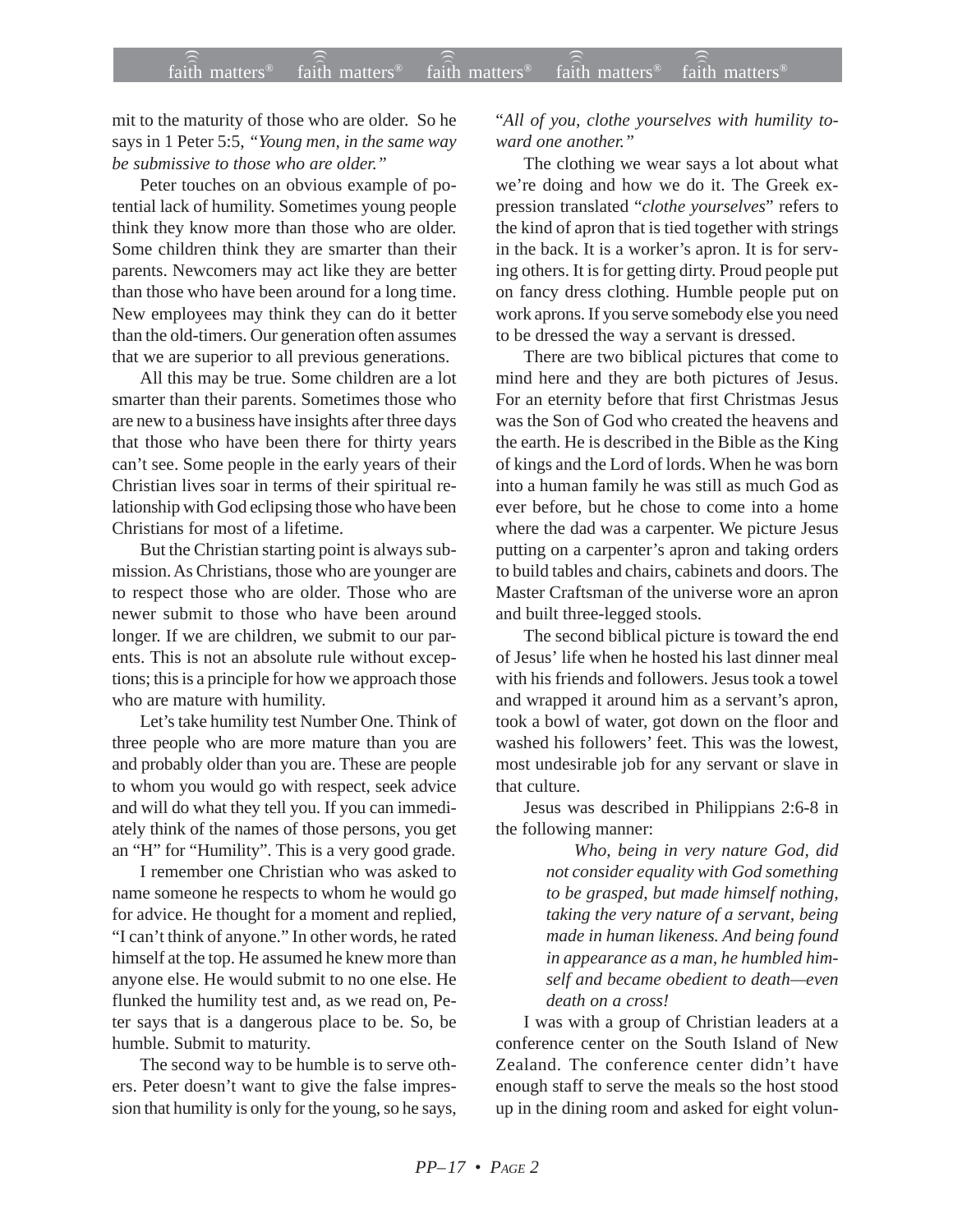## $f$ aith matters® staith matters® staith matters® staith matters® staith matters® faith matters<sup>®</sup> ))) )))

teers to set tables, serve food and clear the dishes. Before he finished asking at least twenty hands shot up to volunteer. These people were leaders. They had come a long way. They had already paid for somebody else to do the things they were now volunteering to do. They were humble and they were anxious to serve.

If you want to be humble, serve others. Offer to work in the church nursery. Volunteer to deliver Meals on Wheels. Sign up to help out at the next AIDS Walk. Ask to take care of your neighbors' dog when they are away on vacation this summer. Think of something that you don't need to do and offer to do it. Think of something below your perceived rank in society. Think of something that will bless and help someone else that no one else wants to do.

If our first responses are, "I'm too good for that" or "Been there; done that!" or "Let someone else have a turn" or "I have better things to do than be somebody else's servant"—consider yourself proud. You just threw a gutter ball. It's time to get out of the gutter of pride and humbly serve others.

The third way to be humble is to fear God.

Read carefully Peter's words in 1 Peter 5:5, words that are based on Proverbs 3:34: "*God opposes the proud but gives grace to the humble."*

God doesn't like pride. Pride is sin. Pride is selfish. Pride is arrogant. God is disgusted with proud people and their proud behavior. So much so that God actually opposes the activities and the attitudes of those who are proud.

The way I figure it, I need God on my side. The last thing I need is to have God against me. Life is hard enough without God trying to trip me up. Imagine what it must be like when God is determined to squeeze the pride out of you, when God turns against your business, your dreams, your relationships, your happiness in life. How much better would it be to have God on our side helping us out, giving us direction and granting gifts of grace to relieve our suffering, solve our problems and help us succeed!

When we choose pride over humility we are choosing to make it alone in life without the help of God. We are communicating to God that we are smart enough, good enough, strong enough, rich enough and successful enough to make it on our own without God. There could not be a worse mistake to make. When we go on our own and lose our health, our wealth, our hope and our happiness we realize that we were foolishly proud and have turned our lives into unnecessary disaster.

Should we fear displeasing God and triggering his opposition with our pride? Absolutely yes! Just the thought of turning God against us should help us become and stay humble.

Let me make this personal. One thing that scares me most in life is preaching every week. Not a weekend comes that I don't tell God I'm "dead meat" if he doesn't help me out. I dread the thought of having to teach the Bible on my own. If ever I am tempted to think I am good enough or experienced enough to pull this off by myself I slap my head and realize that I fear the prospect of ever losing God's grace and triggering God's opposition. What goes for preaching also goes for parenting, marriage, health, money and everything else in life!

Isn't it the same for you? It must be! To realize that "*God opposes the proud but gives grace to the humble."*

*If you want to be humble, serve others.*

The fourth way to be humble is to trust God. This is the other side of fearing God. They are actually complementary and meant to go together.

Peter writes in 1 Peter 5:6, "*Humble yourselves, therefore, under God's mighty hand, that he may lift you up in due time."*

The expectation of every Christian is that God will eventually make everything good. If we quit trusting ourselves and leave the ultimate outcomes of life to God he will make sure that we succeed. He will eventually lift us up to a height that we never could have achieved on our own. In other words, if we leave the eventual rewards of life to God we will come out further ahead than we ever